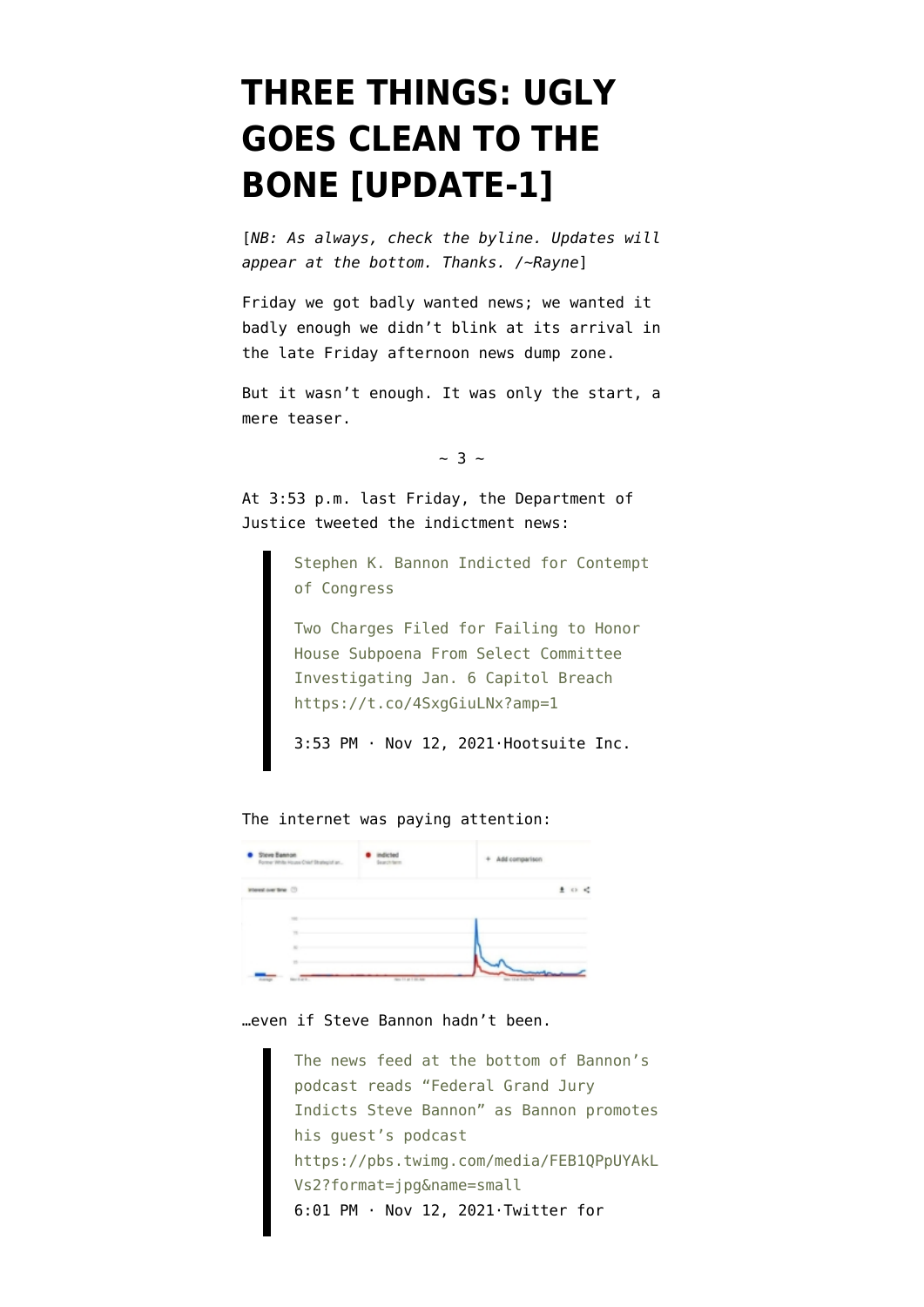## [iPhone](https://twitter.com/Acyn/status/1459295203504754690?ref_src=twsrc%5Etfw)

Rather hubristic to carry on as if he didn't expect to be indicted, but then many of us were beginning to think it would never happen.

Bannon is supposed to [surrender himself today](https://www.nbcnews.com/politics/justice-department/former-trump-adviser-steve-bannon-indicted-federal-grand-jury-contempt-n1283834), which may be a bit of a circus since Bannon [now](https://twitter.com/cryanbarber/status/1460117368709992449) [has a new attorney, David Schoen.](https://twitter.com/cryanbarber/status/1460117368709992449) Schoen was one of Trump's impeachment attorneys in 2020.

 $~\sim~2~\sim~$ 

The well-meaning sages who insisted things were under control  $-$  it was a good sign it was taking nearly a month to indict Bannon, don't be like deplorables, blah-blah-blah — all had their say.

But which is it?

Dear @tribelaw – with respect, you should ease up on your former student, Merrick Garland. Three weeks is actually very fast when it comes to something as consequential as indicting a former senior White House official. We want prosecutors to be careful and thoughtful, not hasty. https://twitter.com/tribelaw/status/1459 309628236386307 [9:02 PM · Nov 13, 2021·Twitter Web App](https://twitter.com/RDEliason/status/1459703318176051205?ref_src=twsrc%5Etfw)

These things just need more time because DOJ must be cautious?

> See who signed this indictment? DC USAO Matthew Graves, who was sworn in on Friday, Nov. 5. Before then, he couldn't be briefed on the Bannon case or review evidence. Tuesday, Nov. 8 was an election day. Yesterday, of course, was a federal holiday. Pretty fast work, I would say. https://twitter.com/rgoodlaw/status/1459 265746337472513

[5:48 PM · Nov 12, 2021·Twitter Web App](https://twitter.com/Delavegalaw/status/1459292050386558983?ref_src=twsrc%5Etfw)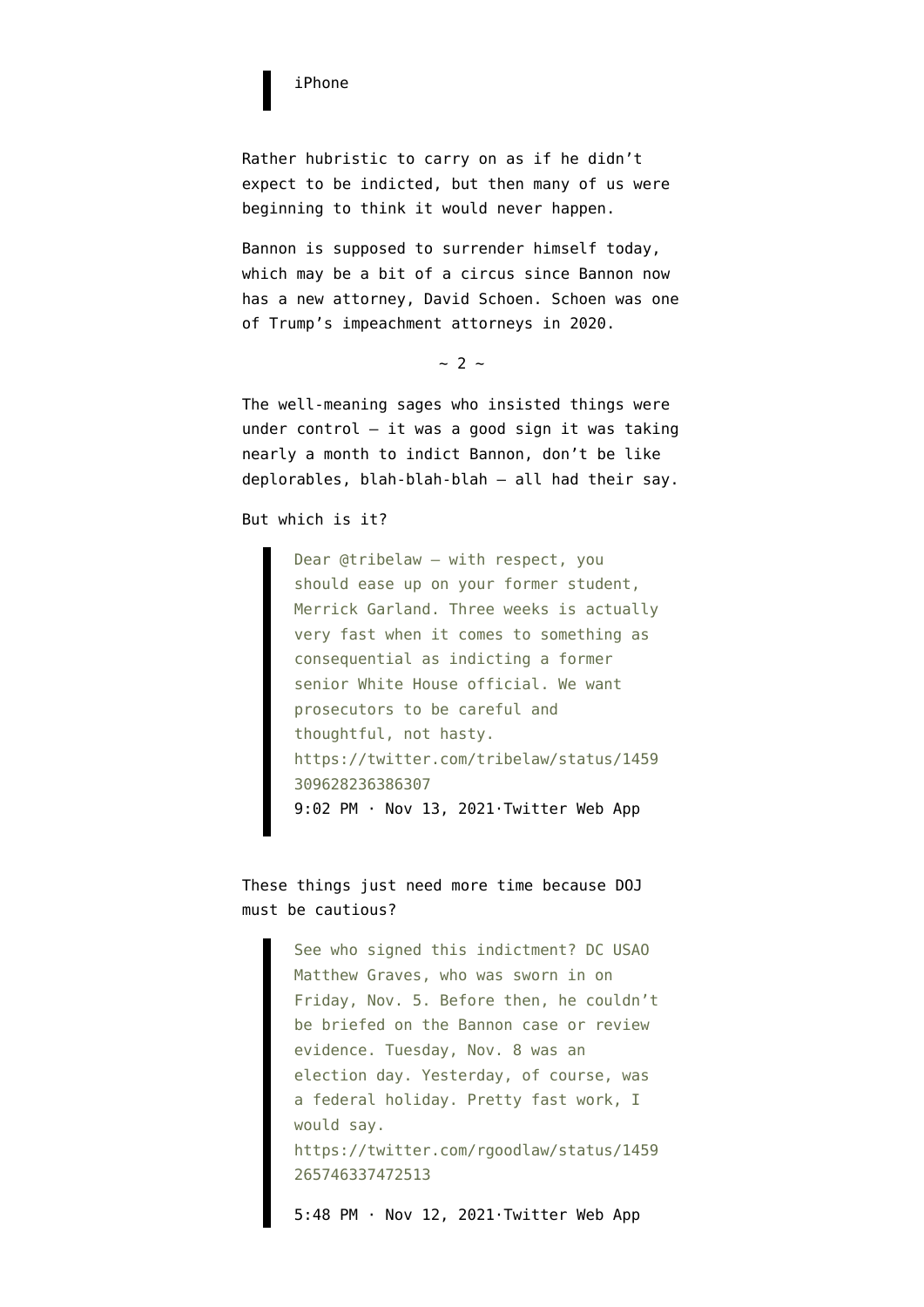Or these things just needed this one person who wasn't approved as DC-US Attorney until October 28 and sworn in more than a week later on November 5 to do the thing — which, by the way, took one week from oath to indictment?

Because it sure looks like the entirety of the House January 6 committee's ability to wield its inherent powers on intransigent witnesses was completely dependent on the absence/presence of a single Biden appointee which some jerk like Sen. Ted Cruz could have held up the way he is currently [holding our foreign policy hostage](https://www.govexec.com/oversight/2021/10/sen-ted-cruz-delays-dozens-president-joe-bidens-ambassador-nominations-stoking-feud-over-national-security/186478/) [with holds on State Department nominees.](https://www.govexec.com/oversight/2021/10/sen-ted-cruz-delays-dozens-president-joe-bidens-ambassador-nominations-stoking-feud-over-national-security/186478/)

Are we supposed to accept with a pat on our heads that our democracy yet again depended on one person's role?

If the DC-US Attorney were to become incapacitated at any time when the January 6 committee refers a contempt charge to DOJ, are we supposed to accept the platitudes "this takes time" or "don't be a deplorable" when nothing happens?

What kind of government continuity is this?

 $\sim$  1  $\sim$ 

Which brings us to the problem of former White House Chief of Staff Mark Meadows who received communications both Thursday and Friday from the chair of the January 6 committee about his lack of response to a subpoena issued by the committee on September 23.

Using false or misleading claims, Meadows had attempted to spur the DOJ to investigate election fraud claims including a bizarre theory that unknown persons located in Italy used military technology and satellites to remotely switch votes from Trump to Biden. These claims were sent to then-Acting Attorney General Jeffrey Rosen between December and January after the 2020 election but before the January 6 insurrection.

Meadows was supposed to appear before the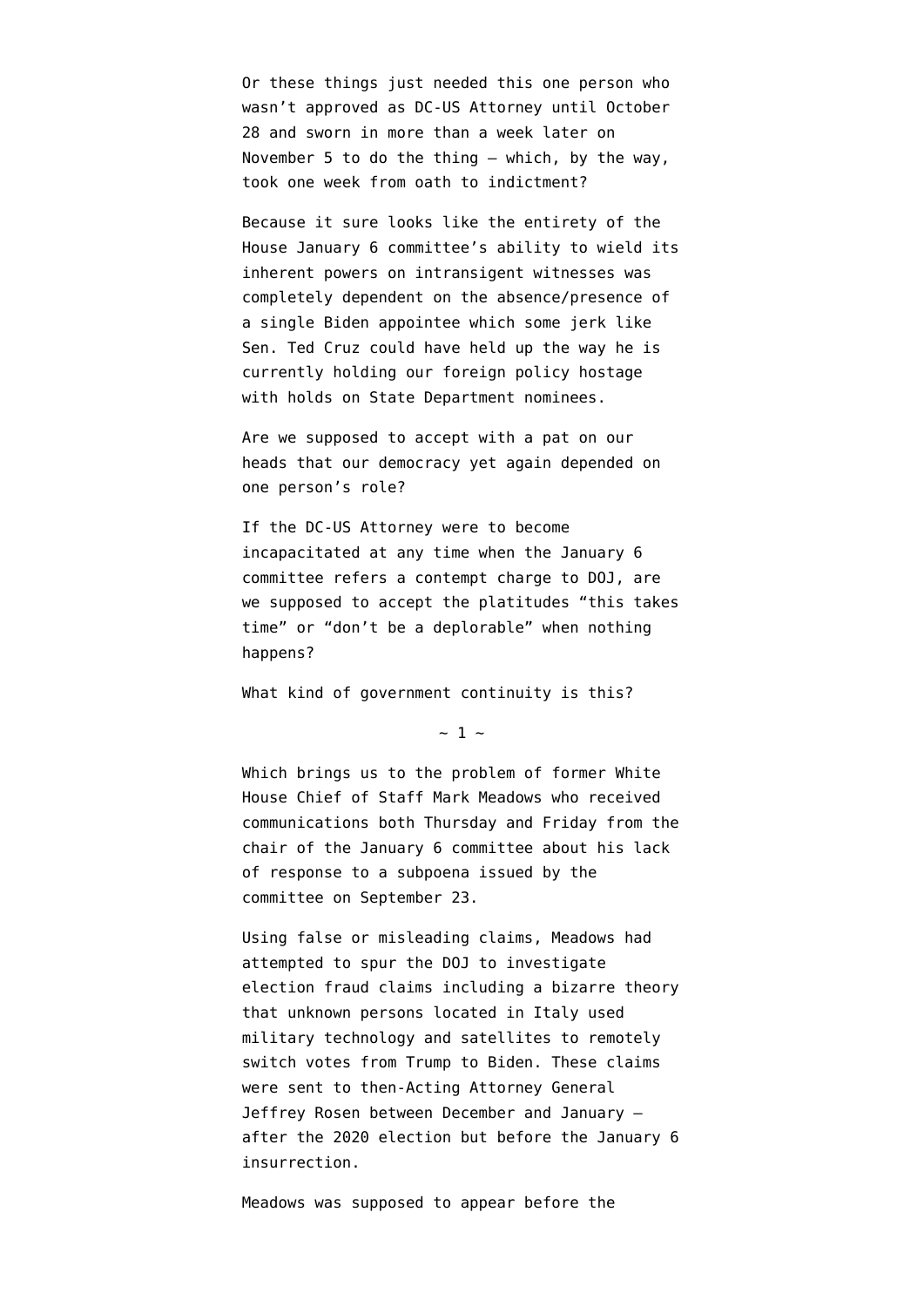committee on October 15 to answer questions about these claims and his role in pushing them toward the DOJ, a week after he was supposed to have furnished documents requested by the committee in relation to these false election fraud claims.

The committee's chair sent a letter last Thursday to Meadow's attorney:

> NEW: Chairman @BennieGThompson responds to Mark Meadows's attorney regarding Mr. Meadows's refusal to comply with a Select Committee subpoena: https://january6th.house.gov/sites/democ rats.january6th.house.gov/files/20211111 %20Terwilliger%20Letter.pdf

[6:41 PM · Nov 11, 2021·Twitter for](https://twitter.com/January6thCmte/status/1458942967000055811?ref_src=twsrc%5Etfw) [iPhone](https://twitter.com/January6thCmte/status/1458942967000055811?ref_src=twsrc%5Etfw)

And on Friday the committee emphasized it's going to use the tools available to it to obtain compliance with the subpoena — or else.

> Mr. Meadows's actions today—choosing to defy the law—will force the Select Committee to consider pursuing contempt or other proceedings to enforce the subpoena. https://january6th.house.gov/news/pressreleases/thompson-cheney-statement-markmeadows-0

[4:41 PM · Nov 12, 2021·Twitter Web App](https://twitter.com/January6thCmte/status/1459275127271657475?ref_src=twsrc%5Etfw)

Meadow's attorney sent a massively ballsy op-ed to the Washington Post as a rebuttal to the committee's subpoena:

[Opinion: In abandoning executive privilege,](https://www.washingtonpost.com/opinions/2021/11/13/abandoning-executive-privilege-biden-rejects-200-years-history/) [Biden rejects 200 years of history](https://www.washingtonpost.com/opinions/2021/11/13/abandoning-executive-privilege-biden-rejects-200-years-history/)

> *George J. Terwilliger III is a partner at McGuireWoods LLP in Washington and previously served as deputy attorney*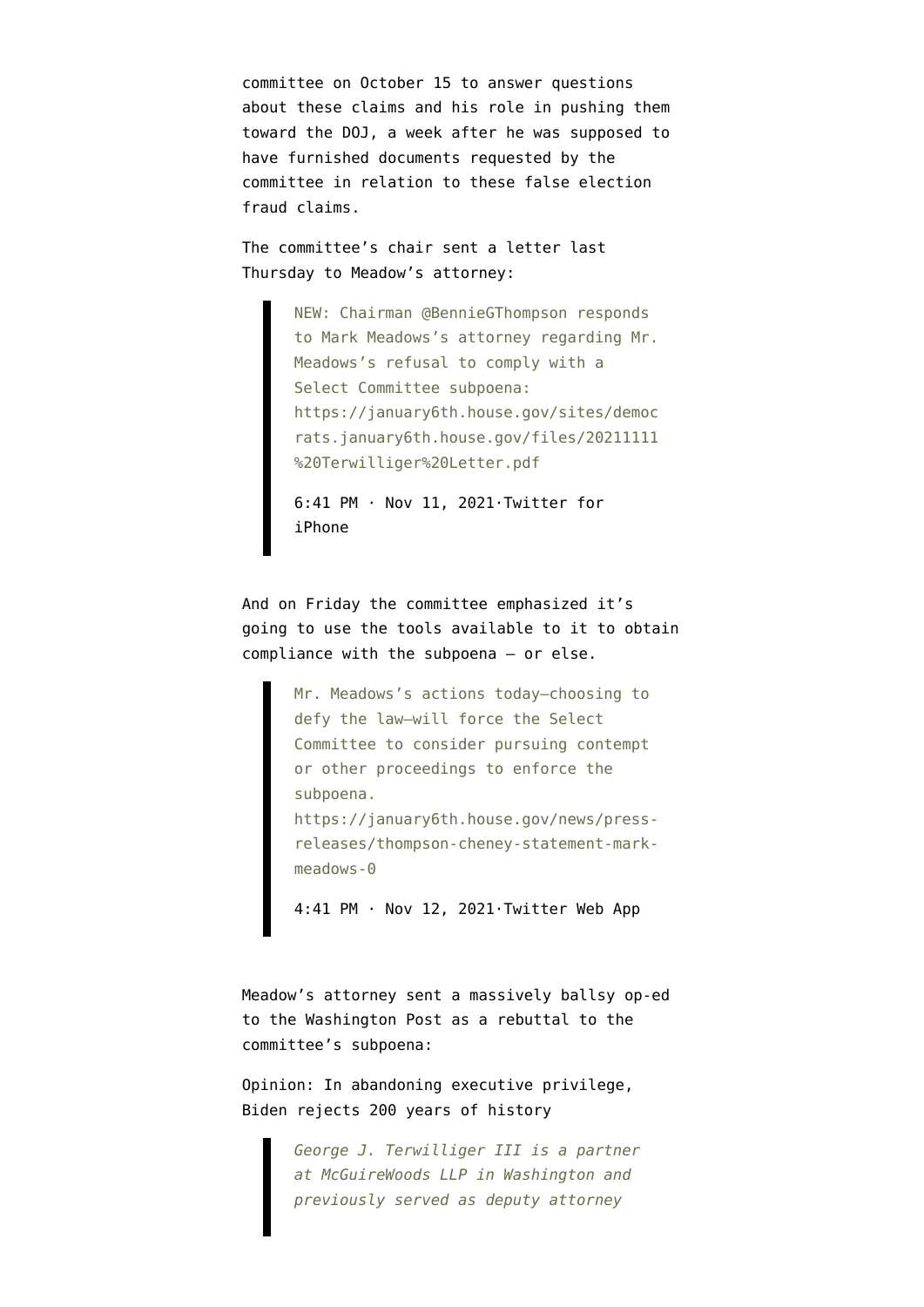*general.*

As counsel for former White House chief of staff Mark Meadows, I was surprised and disappointed to receive a letter Thursday informing me that the Biden administration will be the first in history not to resist a congressional subpoena for testimony from a senior White House aide. …

WaPo treated this like any other conservative's op-ed; no caveat this op-ed may be tampering with an investigation.

Rather interesting how Terwilliger was able to get a 789-word op-ed published at 3:30 p.m. on the same day the January 6 committee issued its letter. This isn't the first time Terwilliger has opined in WaPo about someone involved in the January 6 insurrection though Terwilliger's last op-ed was a [defense of former AG Bill Barr's](https://www.washingtonpost.com/opinions/the-attorney-general-deserves-the-benefit-of-the-doubt-in-the-roger-stone-case/2020/03/03/ffc8de5c-5bdc-11ea-ac50-18701e14e06d_story.html) [interference in Roger Stone's sentencing.](https://www.washingtonpost.com/opinions/the-attorney-general-deserves-the-benefit-of-the-doubt-in-the-roger-stone-case/2020/03/03/ffc8de5c-5bdc-11ea-ac50-18701e14e06d_story.html) Can't have the GOP's senior ratfucker excessively punished during an election season after all.

Former Nixon White House counsel [John Dean](https://en.wikipedia.org/wiki/John_Dean) didn't think much of Terwilliger's op-ed:

> Meadows' lawyer is wrong. This is bad history. Nixon did nothing to block or control subpoenas of his top aides. More impt: No POTUS can stop anyone from testifying and to attack them for doing so is a crime. Meadows is protecting HIMSELF! Then, Donald! https://www.washingtonpost.com/opinions/ 2021/11/13/abandoning-executiveprivilege-biden-rejects-200-yearshistory/

[8:43 PM · Nov 14, 2021·Twitter for](https://twitter.com/JohnWDean/status/1460060972345806851?ref_src=twsrc%5Etfw) [iPhone](https://twitter.com/JohnWDean/status/1460060972345806851?ref_src=twsrc%5Etfw)

I think I'd put my money behind Dean as to which of these two attorneys has a better grasp on the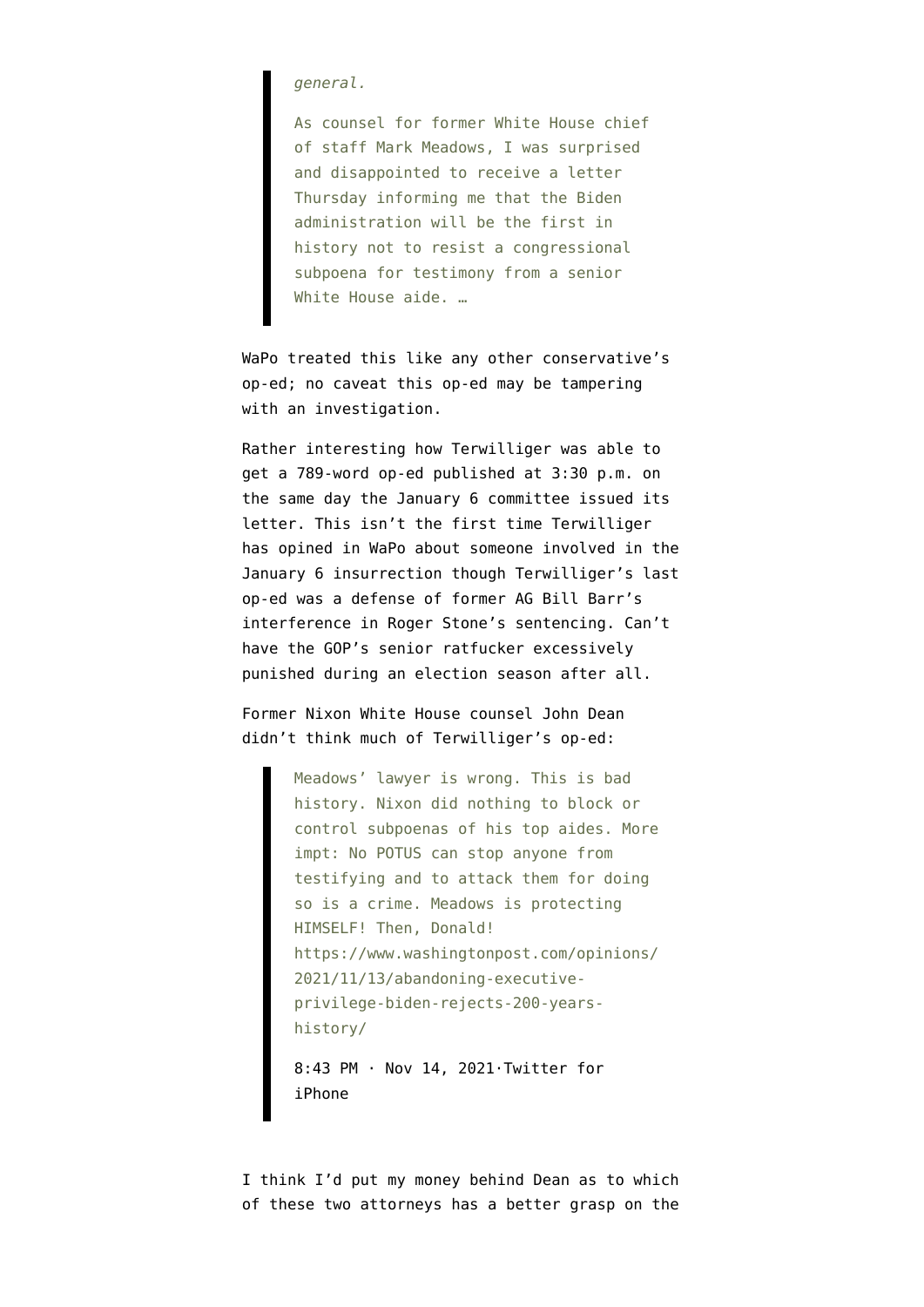limits of executive privilege.

But it gets worse for Meadows since the soon-tobe-released book about the January 6 insurrection by reporter Jonathan Karl [revealed](https://abcnews.go.com/Politics/memo-trump-attorney-outlined-pence-overturn-election-book/story?id=81134003) [yet another memo](https://abcnews.go.com/Politics/memo-trump-attorney-outlined-pence-overturn-election-book/story?id=81134003) outlining steps to effect the autogolpe overthrowing the election.

Meadows had forwarded by email to then-VP Mike Pence's chief of staff Marc Short a memo prepared by attorney Jennifer Ellis outlining the steps Pence needed to take to avoid certifying the election for Biden until a new alternate slate of electors for Trump could be introduced from just enough states to flip the election to Trump.

A rather pathetic carrot offered to Pence with the stick to follow on the day of the insurrection — a threat of violence and possible assassination by mob because Pence didn't take the memo as a White House-approved order.

Looks like the number of questions Meadows must now answer has grown even longer.

 $\sim$  0  $\sim$ 

The title of this post comes from an aphorism attributed to a favorite writer, Dorothy Parker: "Beauty is only skin deep, but ugly goes clean to the bone." Meadows may be more physically attractive and better dressed than Bannon but they're both deeply ugly people who represent an existential threat to American democracy.

 $\sim$  ~ ~

UPDATE-1 — 10:00 P.M. ET —

Yeesh.

he looks like the drunk, disowned uncle that got told to leave the family reunion #ByeSteve https://pbs.twimg.com/ext\_tw\_video\_thumb /1460333203776884736/pu/img/W8A8BIW6s7uR pwM1?format=jpg&name=small [3:30 PM · Nov 15, 2021·Twitter for](https://twitter.com/Ally_Sammarco/status/1460344431480131589?ref_src=twsrc%5Etfw)

[iPhone](https://twitter.com/Ally_Sammarco/status/1460344431480131589?ref_src=twsrc%5Etfw)